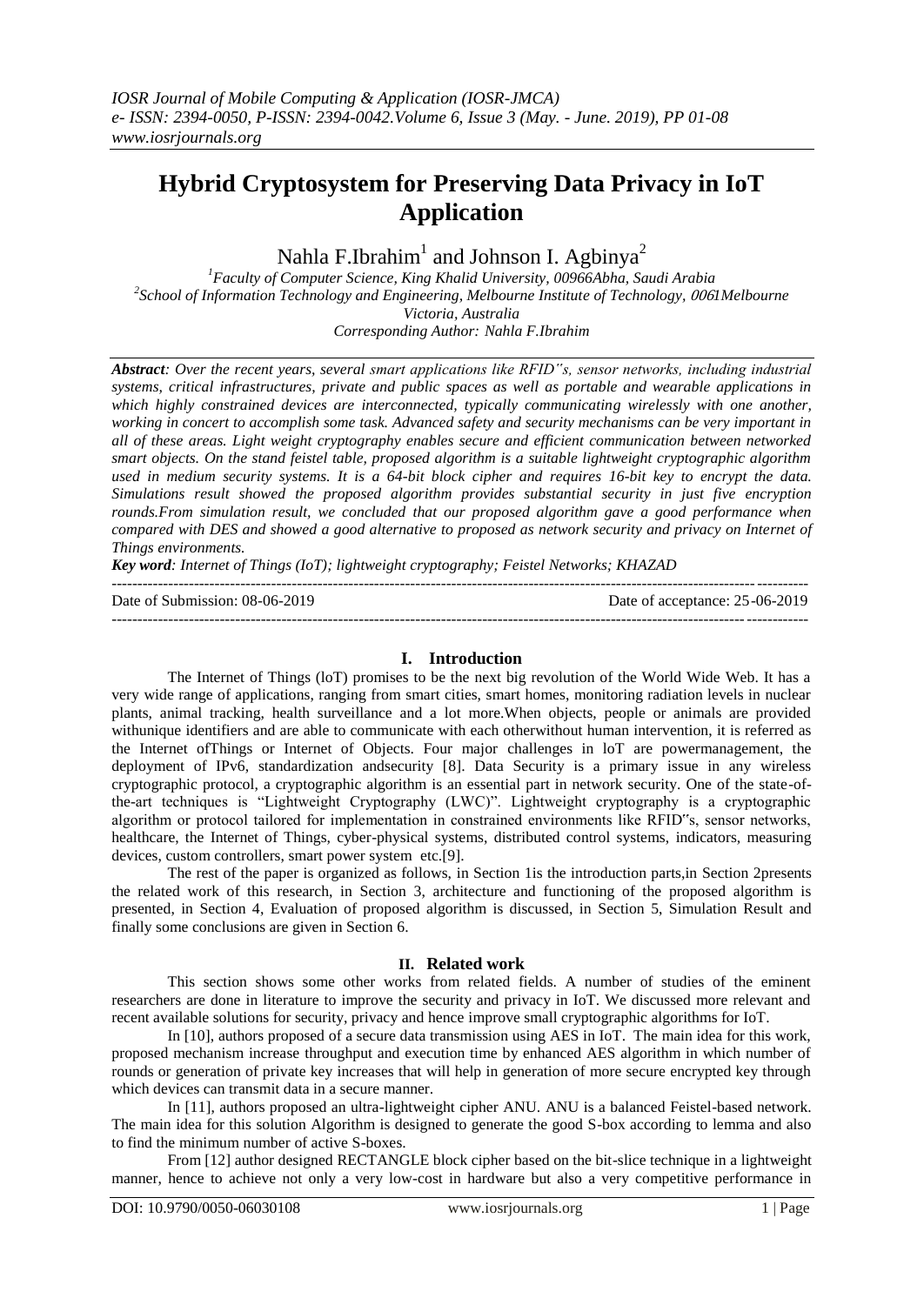software. As a result, RECTANGLE adopts the SP-network structure. The substitution layer (S-layer) consists of 16 4  $\times$  4 S-boxes in parallel. The permutation layer (P-layer) is composed of 3 rotations.

In [13], it was the study of the modified blowfish algorithm implemented on FPGA. There are two changes proposed which are round of feistel, the number of rounds was reduced to 8 rounds and 4 rounds., and The key size was changed from 448 bit to 384 bit, 320 bit, 256 bit, 192 bit, 128 bit and 64 bit.. The result showed that FPGA implementation of the modified blowfish algorithm provides a reducing the rounds of feistelreduce total encryption time, give greater throughput and not affect the avalanche effect significantly. It also showed that larger key length needs more resources to implement in FPGA. However, traditional cryptography focus on the solutions in providing high levels of security, ignoring the requirements of constrained devices.

## **III. Proposed algorithm**

The proposed algorithm is a symmetric block cipher thatcan be effectively used for encryption and safeguardingof data. The objective is to reduce execution time. In the symmetrickey algorithm, theencryption process consists of encryption rounds; each roundis based on some mathematical functions to create confusionand diffusion. Increase in a number of rounds ensures bettersecurity and privacy but eventually results in the increase in the consumptionof constrained energy [1]. The cryptographic algorithms areusually designed to take on an average 10 to 20 rounds to keepthe encryption process strong enough that suits the requirement of the system. However the proposed algorithm is restricted tojust five rounds only, to further improve the energy efficiency, each encryption round includes mathematical operations that operate on 4- bits of data. The details of the proposed algorithm design are discussed in section 3.1,3.2and 3.3.

Another vital process in symmetric key algorithms isthe generation of the key. The key generation process involvescomplex mathematical operations. In WSN environment theseoperations can be performed wholly on decoder [6],[2],[3], on the contrary in IoT the node themselves happens toserve as the Internet node, therefore, computations involvedin the process of key generation must also be reduced to theextent that it ensures necessary security. In the sub-sections, the process of key expansion and encryption are discussed in detail. Some notations used in the explanation are shown inTable1

| <b>Table1.</b> Notations |               |  |  |  |  |
|--------------------------|---------------|--|--|--|--|
| Notation                 | Function      |  |  |  |  |
|                          | <b>XOR</b>    |  |  |  |  |
|                          | Concatenation |  |  |  |  |

## *3.1 Key Expansion*

The most fundamental component in the processes ofencryption and decryption is the key. It is this key on whichthe entire security and privacy of the data is dependent, should this key beknown to an attacker, the secrecy of the data is lost. Thereforenecessary measures must be taken into account to make therevelation of the key as difficult as possible. The feistel basedencryption algorithms are composed of several rounds, eachround requiring a separate key. The encryption/decryption ofthe proposed algorithm is composed of five rounds; therefore,we require five unique keys for the said purpose. To do so,we introduce a key expansion block which is described in this section.To maintain the security and privacy against exhaustive search attackthe length of the true key  $k_t$  must be large so that it becomes beyond the capability of the enemy to perform  $2^{k_t}$ -tencryptions for key searching attacks. The proposed algorithm is a 64-bits block cipher, which means it requires the 16-bits key to encrypt64-bits of data. A cipher key ( $K_c$ ) of 64-bits is taken as an input from the user. This key shall serve as the input to thekey expansion block. The block upon performing substantialoperations to create confusion and diffusion in the input key will generate five unique keys. These keys shall be used in theencryption/decryption process and are strong enough to remainindistinct during an attack.

The architecture of the key expansion block is adopted fromMuhammad Usman et al. [7 Figure1] with 16-bit modification. The block uses an  $f$ - function which is influenced bytweaked Khazad block cipher [4]. Khazad is not a feistelcipher and it follows wide trial strategy. The wide trial strategyis composed of several linear and non-linear transformationsthat ensure the dependency of output bits on input bits in acomplex manner [5]. Detailed explanations of the components of key expansion are discussed below:

- a. In the first step, the 64-bits cipher key  $(K_c)$  divided into 4-bits segments.
- b. The  $f$ -function on 16-bits data. Then, four  $f$ -functions are used, 16-bits for each  $f$ -function obtained by performing initial substation of segments of cipher key  $(K_c)$  as shown in equation (1).

$$
K_{bi}f = \mathbb{I}_{j=1}^{4} K c_{4(i-1)+i} \tag{1}
$$

where  $i = 1$  to 4 for first four rounds keys.

c. The next step is to get  $(K_{a_i} f)$  by passing the 16-bits of  $(K_{b_i} f)$  to the **f**-function as shown in equation (2).

$$
K_{a_i} f = f(K_{b_i} f) \tag{2}
$$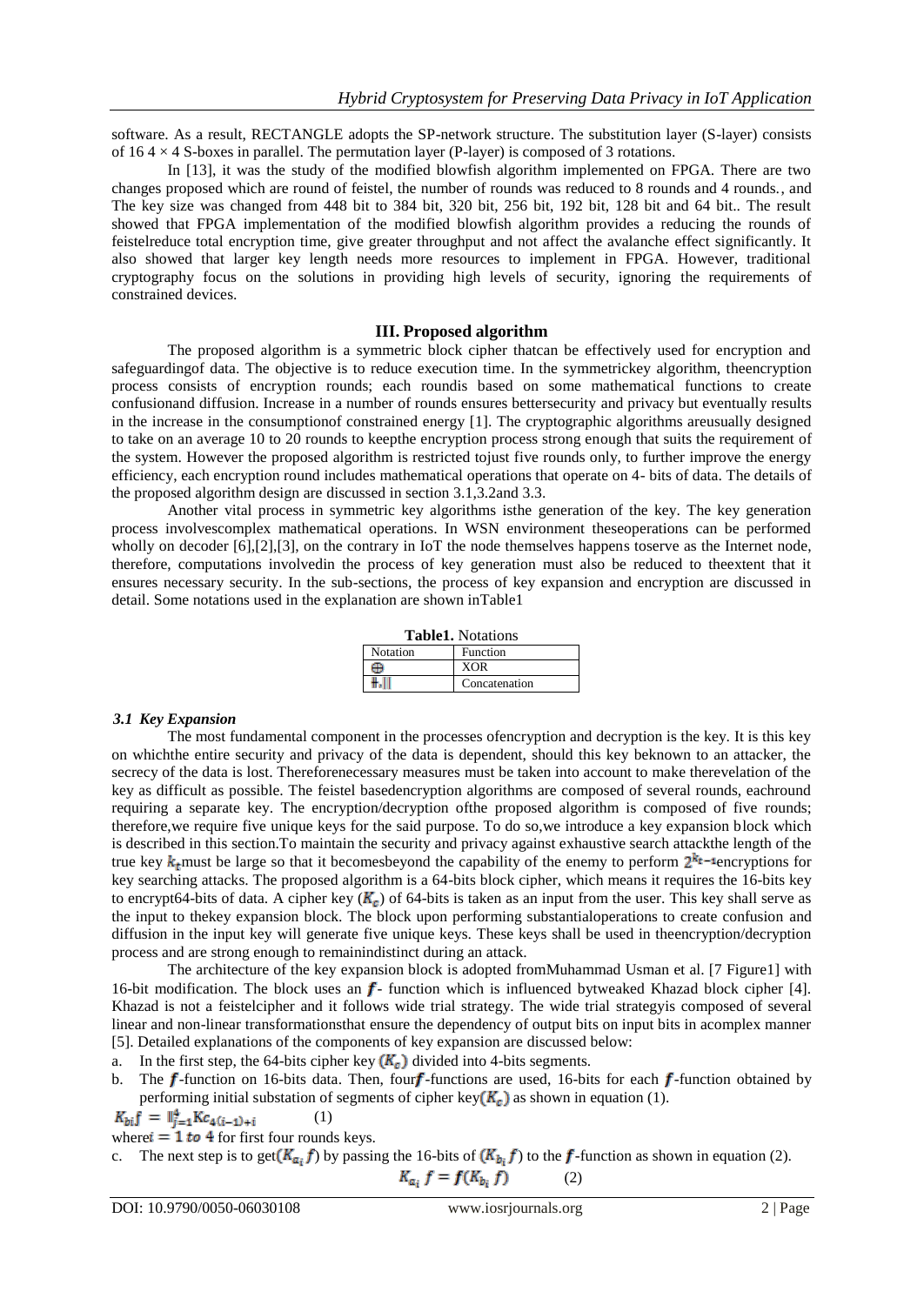d.  $f$ -function is comprised of P and Q table. This table performs linear and non-linear transformations resulting inconfusion and diffusion as illustrated in Figure1.



**Figure1.** KHAZAD F-Function

e. The transformations made by P and Q are shown in theTables 2.

**Table2.** P TABLE & Q TABLE

| $\mathbf{r}$<br>n c |                         | ∼                             |   |              |               |              | - |                          |                | $\boldsymbol{A}$ | –<br>D      | ∼<br>. .       | –<br>┚ | $\blacksquare$<br>. н<br>- | Е |
|---------------------|-------------------------|-------------------------------|---|--------------|---------------|--------------|---|--------------------------|----------------|------------------|-------------|----------------|--------|----------------------------|---|
| (Kc)<br>p<br>- 22   | <br>$\mathbf{r}$        | $\blacksquare$<br>н<br>∸<br>- | v | ◡            |               | $\mathbf{r}$ | r | ໋                        | $\overline{1}$ |                  |             | $\overline{ }$ | . .    | ∽<br>-                     |   |
| O(Kc)               | $\sim$<br>н<br><b>.</b> |                               | ◡ | $\mathbf{A}$ | -<br><b>_</b> |              | ∽ | $\overline{\phantom{a}}$ |                |                  | $\sim$<br>◡ | $\overline{ }$ | –<br>┚ |                            |   |

- f. The output of each **f**-function is arranged in  $4 \times 4$  matrices named  $K_m$  shown below:
- g. To obtain round keys, K1, K2, K3, and K4 the matricesare transformed into four arrays of 16-bits that we callround keys  $(K_r)$ . The arrangements of these bits are shown n equations (7), (8), (9) and (10).

$$
Km_{1} = \begin{bmatrix} Ka_{1}f_{1} & Ka_{1}f_{2} & Ka_{1}f_{3} & Ka_{1}f_{4} \\ Ka_{1}f_{5} & Ka_{1}f_{6} & Ka_{1}f_{7} & Ka_{1}f_{8} \\ Ka_{1}f_{9} & Ka_{1}f_{10} & Ka_{1}f_{11} & Ka_{1}f_{12} \\ Ka_{1}f_{13} & Ka_{1}f_{14} & Ka_{1}f_{15} & Ka_{1}f_{16} \end{bmatrix}
$$
(3)  
\n
$$
Km_{2} = \begin{bmatrix} Ka_{2}f_{1} & Ka_{2}f_{2} & Ka_{2}f_{3} & Ka_{2}f_{4} \\ Ka_{2}f_{5} & Ka_{2}f_{6} & Ka_{2}f_{7} & Ka_{2}f_{8} \\ Ka_{2}f_{9} & Ka_{2}f_{10} & Ka_{2}f_{11} & Ka_{2}f_{12} \\ Ka_{2}f_{13} & Ka_{2}f_{14} & Ka_{2}f_{15} & Ka_{3}f_{4} \\ Ka_{3}f_{5} & Ka_{3}f_{6} & Ka_{3}f_{7} & Ka_{3}f_{8} \\ Ka_{3}f_{9} & Ka_{3}f_{10} & Ka_{3}f_{11} & Ka_{3}f_{12} \\ Ka_{3}f_{13} & Ka_{3}f_{14} & Ka_{3}f_{15} & Ka_{3}f_{16} \end{bmatrix}
$$
(5)  
\n
$$
Km_{4} = \begin{bmatrix} Ka_{4}f_{1} & Ka_{4}f_{2} & Ka_{4}f_{3} & Ka_{4}f_{4} \\ Ka_{4}f_{5} & Ka_{4}f_{6} & Ka_{4}f_{7} & Ka_{4}f_{8} \\ Ka_{4}f_{5} & Ka_{4}f_{6} & Ka_{4}f_{7} & Ka_{4}f_{8} \\ Ka_{4}f_{8} & Ka_{4}f_{10} & Ka_{4}f_{11} & Ka_{4}f_{12} \\ Ka_{4}f_{13} & Ka_{4}f_{14} & Ka_{4}f_{15} & Ka_{4}f_{16} \end{bmatrix}
$$
(6)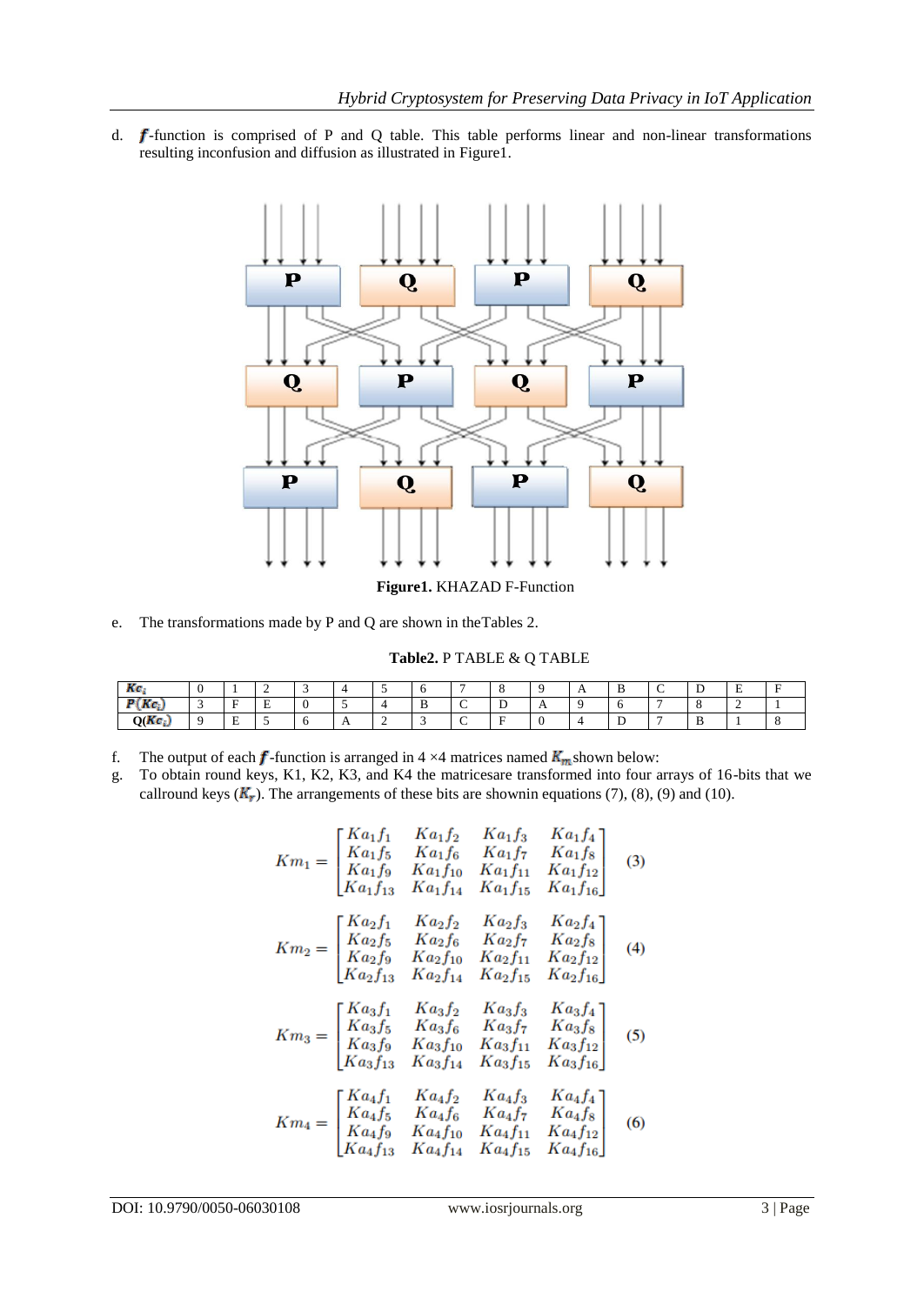(7) (8) (9) (10)  $K_5 = [K_1 \oplus K_2] \oplus [K_3 \oplus K_4]$ (11)

# *3.2 Encryption*



**Figure2.** The overall feistel structure of the proposed algorithm (Encryption)

# *3.3 F- function*

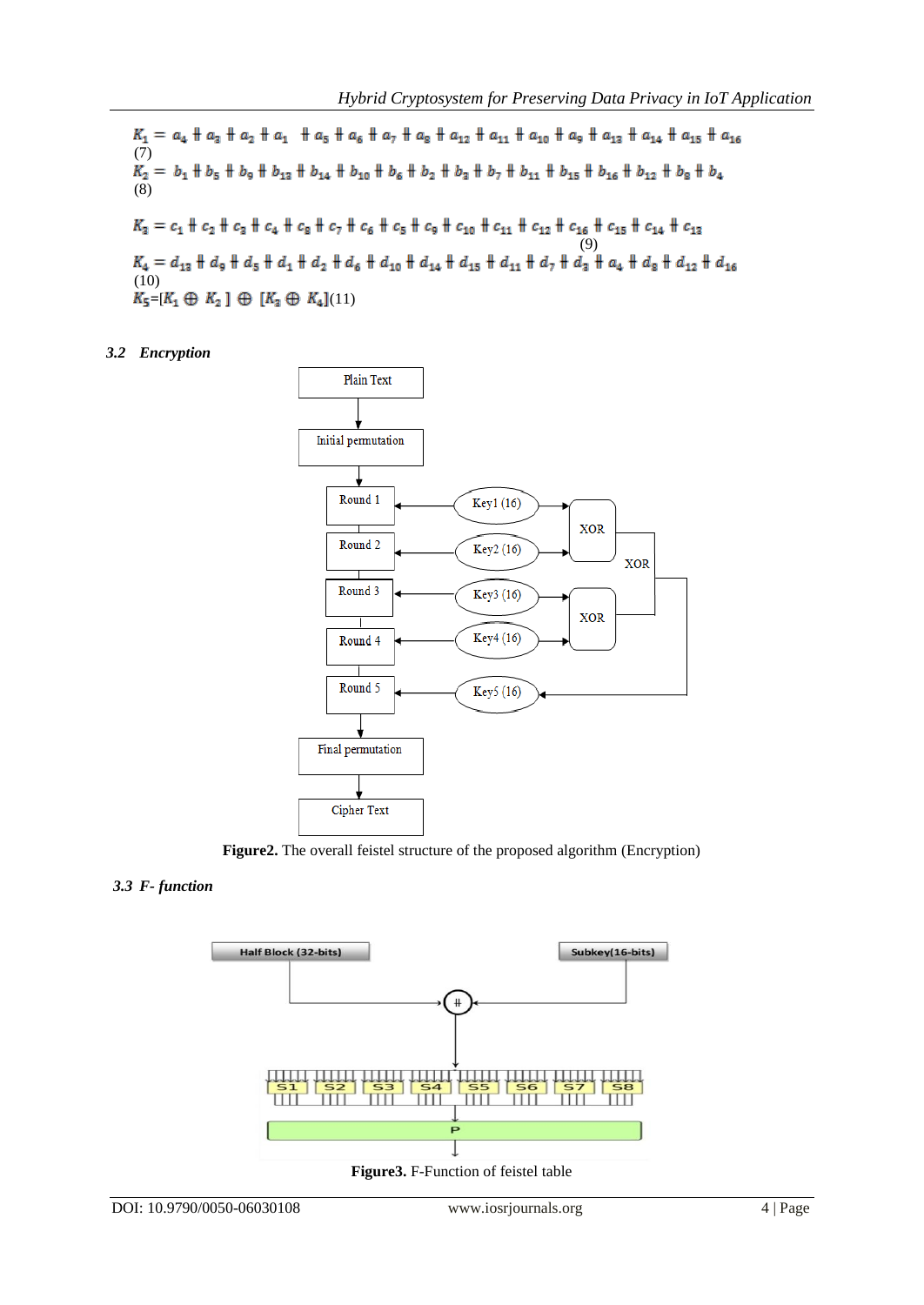## **1. Performance Evaluation Criteria**

For the investigation, the parameter was used to quantify the information required for a comparison between the existing algorithm and the proposed algorithm and these parameters are as under:

## **2. Simulation Result**

*1) Execution Time:* One of the fundamental parameter forthe evaluation of the algorithm is the amount of time it takes toencode and decode a particular data. The proposed algorithmis designed for the IoT environment must consume minimaltime and offer considerable security.

|                    | <b>Execution time in seconds</b> |                              |                        |                    |  |  |  |  |  |
|--------------------|----------------------------------|------------------------------|------------------------|--------------------|--|--|--|--|--|
| Size in KB         |                                  | <b>DES</b>                   | <b>Proposed</b>        |                    |  |  |  |  |  |
|                    | <b>Encryption</b>                | <b>Decryption</b>            | <b>Encryption</b>      | <b>Decryption</b>  |  |  |  |  |  |
| 1kb                | $0.03174 \text{ }\mu\text{s}$    | $0.02409 \,\mu s$            | $0.01755 \,\mu s$      | $0.02155 \,\mu s$  |  |  |  |  |  |
| 2kb                | $0.06553$ us                     | $0.04646 \,\mu s$            | $0.03821$ us           | $0.04531$ us       |  |  |  |  |  |
| 3kb                | $0.09278 \,\mu s$                | $0.06993 \,\mu s$            | $0.05854 \,\mu s$      | $0.06285 \,\mu s$  |  |  |  |  |  |
| 4kb                | $0.15349 \,\mu s$                | $0.13883 \,\mu s$            | $0.13919 \,\mu s$      | $0.12309 \,\mu s$  |  |  |  |  |  |
| 5kb                | $\overline{0.25106}$ µs          | $0.11734 \,\mu s$            | $0.17007$ us           | $0.13222$ us       |  |  |  |  |  |
| 6kb                | $0.20692 \,\mu s$                | $\overline{0.371}06 \,\mu s$ | $0.10848 \,\mu s$      | $0.1203 \,\mu s$   |  |  |  |  |  |
| 7kb                | $0.22737 \,\mu s$                | $0.16718 \,\mu s$            | $0.16186$ us           | $0.14466 \,\mu s$  |  |  |  |  |  |
| 8kb                | $\overline{0.29727}$ µs          | $0.1975 \,\mu s$             | $0.15017 \,\mu s$      | $0.1602 \,\mu s$   |  |  |  |  |  |
| 9kb                | $0.3885 \,\mu s$                 | $0.419 \,\mu s$              | $0.3396 \,\mu s$       | $0.21626 \,\mu s$  |  |  |  |  |  |
| 10kb               | $0.51769 \,\mu s$                | $0.22768 \,\mu s$            | $0.20074 \,\mu s$      | $0.22584 \,\mu s$  |  |  |  |  |  |
| 11kb               | $\sqrt{0.61275}$ µs              | $0.29221$ us                 | $0.20505$ us           | $0.2321 \,\mu s$   |  |  |  |  |  |
| 12kb               | $0.43877 \,\mu s$                | $0.31564 \,\mu s$            | $0.25016 \,\mu s$      | $0.42116 \,\mu s$  |  |  |  |  |  |
| 13kb               | $0.74024 \,\mu s$                | $0.40837 \,\mu s$            | $0.31113 \,\mu s$      | $0.47666 \,\mu s$  |  |  |  |  |  |
| 14kb               | $\sqrt{0.57657}$ µs              | $\sqrt{0.48971}$ µs          | $0.28846 \,\mu s$      | $0.44239 \,\mu s$  |  |  |  |  |  |
| 15kb               | $0.5557 \,\mu s$                 | $0.36846 \,\mu s$            | $0.38238 \,\mu s$      | $0.51531$ us       |  |  |  |  |  |
| 16kb               | $0.62726 \,\mu s$                | $\sqrt{0.82712}$ µs          | $0.43352 \,\mu s$      | $0.61591 \,\mu s$  |  |  |  |  |  |
| 17kb               | $0.6557 \,\mu s$                 | $0.58424 \,\mu s$            | $0.52655 \,\mu s$      | $0.47965 \,\mu s$  |  |  |  |  |  |
| 18kb               | $0.92108 \text{ }\mu\text{s}$    | $\sqrt{0.42427}$ µs          | $\overline{0.3411}$ µs | $0.4537 \,\mu s$   |  |  |  |  |  |
| 19kb               | $\sqrt{0.98009}$ µs              | $0.50696 \,\mu s$            | $0.39018$ us           | $0.60169$ µs       |  |  |  |  |  |
| 20kb               | $0.92426 \,\mu s$                | $0.51126$ us                 | $0.48906$ µs           | $0.62268$ us       |  |  |  |  |  |
| 21kb               | $0.72864 \,\mu s$                | $0.65158 \,\mu s$            | $0.38049 \,\mu s$      | $0.64932 \,\mu s$  |  |  |  |  |  |
| 22kb               | $1.00189 \,\mu s$                | $0.51178 \,\mu s$            | $\sqrt{0.41083}$ µs    | $0.47379$ us       |  |  |  |  |  |
| 23kb               | $0.82872 \,\mu s$                | $0.55041 \,\mu s$            | $0.40814 \,\mu s$      | $0.55816 \,\mu s$  |  |  |  |  |  |
| 24kb               | $1.03691 \,\mu s$                | $0.57684$ us                 | $0.5619$ us            | $\sqrt{0.7565}$ µs |  |  |  |  |  |
| $\overline{2}$ 5kb | $1.0916 \,\mu s$                 | $0.57624 \,\mu s$            | $0.45512 \,\mu s$      | $0.72021 \,\mu s$  |  |  |  |  |  |
| 26kb               | $\frac{1.10969}{\mu s}$          | $0.59566 \,\mu s$            | $0.49943$ us           | $0.55834 \,\mu s$  |  |  |  |  |  |
| 27kb               | 1.23345 us                       | $0.62056$ us                 | $0.49599$ us           | $0.62417$ us       |  |  |  |  |  |
| 28kb               | $1.10219 \,\mu s$                | $0.6362 \,\mu s$             | $0.57352 \,\mu s$      | $0.86583 \,\mu s$  |  |  |  |  |  |
| 29kb               | $1.24727 \,\mu s$                | $0.7159$ us                  | $0.72167 \,\mu s$      | $0.69988$ us       |  |  |  |  |  |
| 30kb               | $1.23211 \,\mu s$                | $0.67718 \,\mu s$            | $0.73301 \,\mu s$      | $0.79049 \,\mu s$  |  |  |  |  |  |
| 31kb               | 1.18384 us                       | $\frac{0.71916}{\mu s}$      | $0.70869$ µs           | $0.76343 \,\mu s$  |  |  |  |  |  |
| 32kb               | $1.33618 \,\mu s$                | $0.76203 \,\mu s$            | $0.7814$ us            | $0.83589$ us       |  |  |  |  |  |
| 33kb               | 1.42411 us                       | $0.77853 \,\mu s$            | 0.98596 us             | $0.83514$ us       |  |  |  |  |  |
| 34kb               | $1.54723 \,\mu s$                | $0.77563 \,\mu s$            | $0.74604$ µs           | $0.72639 \,\mu s$  |  |  |  |  |  |
| 35kb               | $1.52819 \,\mu s$                | $0.86422 \,\mu s$            | $0.69782 \,\mu s$      | $0.70533 \,\mu s$  |  |  |  |  |  |
| 36kb               | 1.55052 us                       | $0.8603 \,\mu s$             | $0.86441$ us           | $0.94902$ us       |  |  |  |  |  |
| 37kb               | $1.5211 \text{ }\mu\text{s}$     | $0.8793 \,\mu s$             | $0.8862$ us            | $1.0228$ us        |  |  |  |  |  |
| 38kb               | $1.83828 \,\mu s$                | $0.85912$ us                 | $1.01302$ us           | $0.93109$ us       |  |  |  |  |  |
| 39kb               | $3.48261 \,\mu s$                | $1.17661 \,\mu s$            | 1.84727 µs             | $1.9179 \,\mu s$   |  |  |  |  |  |
| 40kb               | $2.0692 \,\mu s$                 | $0.91521 \,\mu s$            | $0.96106 \,\mu s$      | 1.33887 µs         |  |  |  |  |  |
| 41kb               | 1.63982 us                       | 1.30434 us                   | 1.05304 us             | $0.90455$ us       |  |  |  |  |  |
| 42kb               | $1.71927 \,\mu s$                | 0.98342 us                   | $1.06949 \,\mu s$      | 1.18973 us         |  |  |  |  |  |
| 43kb               | $\frac{1.74491}{\mu s}$          | $1.07152 \,\mu s$            | $1.1184 \,\mu s$       | $1.16339 \,\mu s$  |  |  |  |  |  |
| 44kb               | $1.69389 \,\mu s$                | $1.403 \mu s$                | $1.16538 \,\mu s$      | $1.07883 \,\mu s$  |  |  |  |  |  |
| 45kb               | $1.8437 \,\mu s$                 | $1.14866 \,\mu s$            | 1.21717 µs             | $0.97487 \,\mu s$  |  |  |  |  |  |
| 46kb               | $1.9135$ us                      | 1.15587 us                   | 1.19667 us             | $1.05892 \,\mu s$  |  |  |  |  |  |
| 47kb               | 1.88982 µs                       | $\overline{1.149}$ µs        | 1.18878 µs             | $0.99888 \,\mu s$  |  |  |  |  |  |
| 48kb               | 1.96608 µs                       | $1.20581 \,\mu s$            | 1.26077 µs             | $1.11909 \,\mu s$  |  |  |  |  |  |
| 49kb               | $1.97174 \,\mu s$                | $1.15027 \,\mu s$            | 1.40752 µs             | $1.15778 \,\mu s$  |  |  |  |  |  |
| 50kb               | 1.97742 µs                       | 1.21187 µs                   | $1.31672 \,\mu s$      | 1.14579 us         |  |  |  |  |  |

| Table3. Simulation Execution time analysis |  |  |
|--------------------------------------------|--|--|
|                                            |  |  |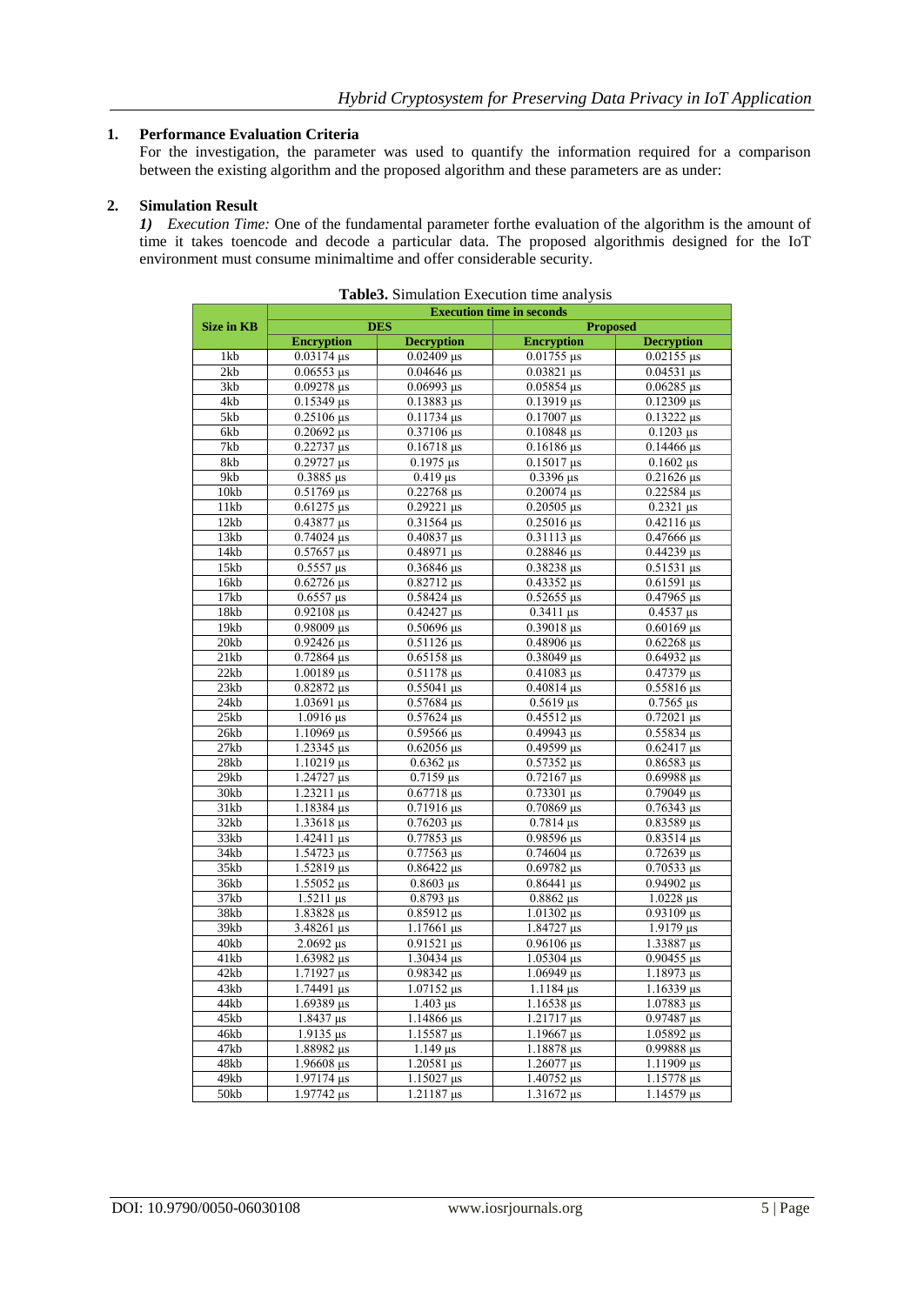







**Figure5.**Line of Execution time (Encryption)



**Figure6.**Column of Execution time (Decryption)

 $\mathbf{E}$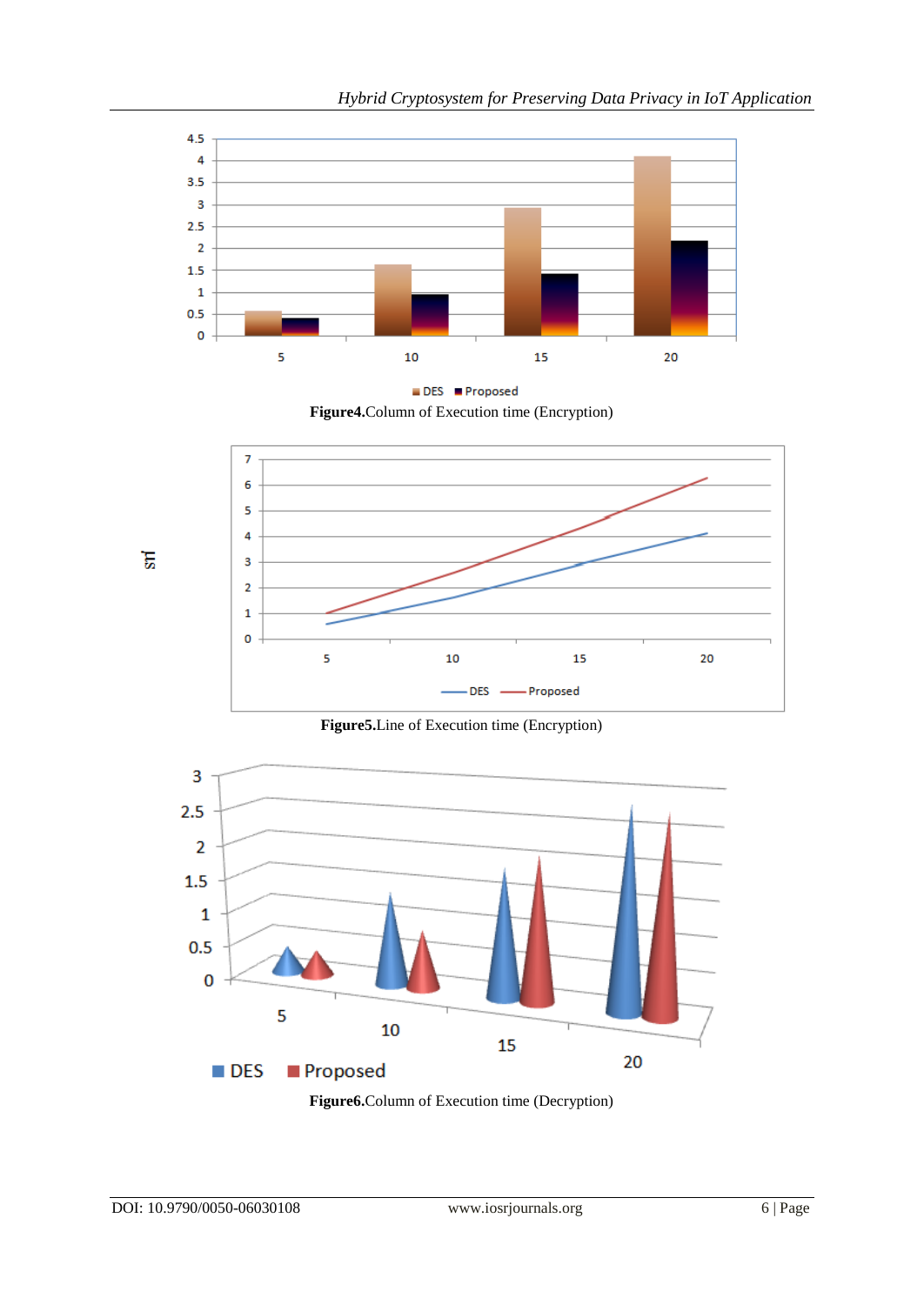

**Figure7.**Line of Execution time (Decryption)

*2) Avalanche effect:* the "avalanche" quantifies the effect on the cipher of the change of one bit in the text, for instance, the Strict Avalanche Criterion states that with the change of any one input bit, every output bit shall change with a probability of exactly ½.

**Avalanche effect Formula:** Avalanche effect  $=\frac{\text{Number of flipped bits in cipher text}}{\text{Number of bits in the ciphertext}}$  (12) **Key used**: standard key

|  | Table4. Avalanche effect comparison |
|--|-------------------------------------|
|  |                                     |

|               |                    | <b>Avalanche Effect(Proposed)</b> |         | <b>Avalanche Effect(DES)</b> |                      |           |  |
|---------------|--------------------|-----------------------------------|---------|------------------------------|----------------------|-----------|--|
| Plain         |                    | Hex after one letter              |         |                              | Hex after one letter |           |  |
| Text          | Original Hex       | <b>Modification</b>               | AE      | <b>Original Hex</b>          | <b>Modification</b>  | AE        |  |
| Proposed      | 0xc0f7e08aa7182bc9 | 0xafc459fafec5e7d6                | 83.3333 | 0x9a1ee7d180d92ca            | 0x8038c68e84b529ca   | 72.222222 |  |
| Original      | 0xdd366f55417f2b65 | 0x7f2d914712b01bf5                | 72.2222 | 0xaa0e4b69f0520bf0           | 0xa813b777ebbc8640   | 77.777778 |  |
| <b>DES</b>    | 0xff77d6784136a934 | 0x9d2e1b997aa46791                | 88.8889 | 0x586dbf69ef0e779f           | 0x2f286f635e2d9af1   | 77.777778 |  |
| <b>Effect</b> | 0x43b23d42d251cd57 | 0x543261153c66c305                | 66.6667 | 0x77781cf74b766dec           | 0xdb88ebb76e65ec50   | 77.777778 |  |
| Boolean       | 0x4638973b3c6409a9 | 0xac4fbaf5773d67dd                | 833333  | 0x69cc499ca73419a6           | 0x69e702c76a23c386   | 72.222222 |  |